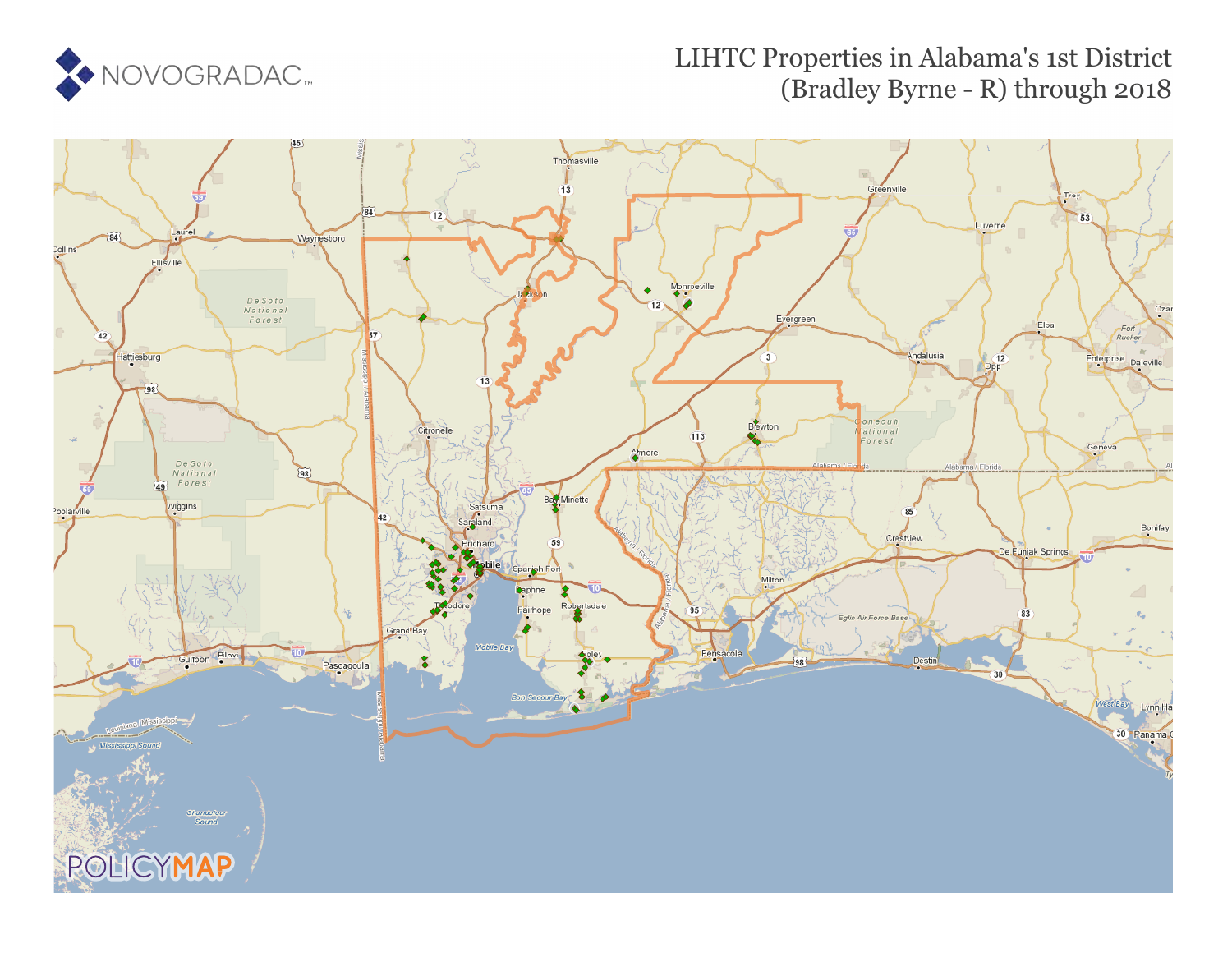| <b>Project Name</b>                  | <b>Address</b>                                      | City                            | <b>State</b> | <b>Zip Code</b> | <b>Nonprofit</b><br><b>Sponsor</b> | <b>Allocation</b><br><b>Year</b> | <b>Annual</b><br><b>Allocated</b><br><b>Amount</b> | <b>Year Placed<br/>in Service</b> | <b>Construction Type</b> | <b>Total</b><br><b>Units</b> | Low<br><b>Income</b><br><b>Units</b> | <b>Rent or</b><br><b>Income</b><br><b>Ceiling</b> | <b>Credit</b><br>Percentage Bond            | Tax-<br><b>Exempt</b> | <b>HUD Multi-</b><br>Family<br><b>Financing/Rental</b><br><b>Assistance</b> |
|--------------------------------------|-----------------------------------------------------|---------------------------------|--------------|-----------------|------------------------------------|----------------------------------|----------------------------------------------------|-----------------------------------|--------------------------|------------------------------|--------------------------------------|---------------------------------------------------|---------------------------------------------|-----------------------|-----------------------------------------------------------------------------|
| <b>BAYOU BEND</b>                    |                                                     | UNIVERSITY RD BAYOU LA BATRE AL |              | 36509           | No                                 | 2006                             | \$0                                                | 2006                              | New Construction         | 55                           | 55                                   | 60% AMGI                                          | $70\,\%$ present $\,$ No value              |                       | No                                                                          |
| <b>BELLE ISLE APTS</b>               | 18720 US HWY<br>90                                  | ROBERTSDALE                     | AL.          | 36567           | No                                 | 2006                             | \$0                                                | 2006                              | <b>New Construction</b>  | 28                           | 28                                   | 60% AMGI                                          | $70$ % present $_{\, \rm No}$<br>value      |                       | No                                                                          |
| <b>CANDICE COVE</b>                  | 7745 SALEM RD SEMMES                                |                                 | AL           | 36575           | No                                 | 2006                             | \$0\$                                              | 2006                              | <b>New Construction</b>  | 72                           | 72                                   | 60% AMGI                                          | $70\,\%$ present $\,$ No value              |                       | No                                                                          |
| COTTONWOOD<br><b>SENIOR APTS</b>     | 658 AZALEA RD MOBILE                                |                                 | AL.          | 36609           | No                                 | 2006                             | \$0                                                | 2006                              | <b>New Construction</b>  | 120                          | 120                                  | 60% AMGI                                          | $70\,\%$ present $\,$ No $\,$<br>value      |                       | No                                                                          |
| <b>INGLEWOOD</b>                     | 21635 SANDY<br>SPRINGS CIR                          | ROBERTSDALE                     | AL           | 36567           | No                                 | 2006                             | \$0                                                | 2006                              | New Construction         | 76                           | ${\bf 76}$                           | <b>60% AMGI</b>                                   | $70\,\%$ present $\,$ No value              |                       | $\mathbf{N}\mathbf{o}$                                                      |
| THE LANDING                          | 19096<br>RD                                         | FAIRGROUND ROBERTSDALE          | AL           | 36567           | No                                 | 2006                             | \$635,798                                          | 2006                              | New Construction         | 60                           | 60                                   | 60% AMGI                                          | $70\,\%$ present $\,$ No value              |                       | No                                                                          |
| PALISADES APTS                       | 151 FOREMAN<br>RD                                   | $\operatorname{MOBILE}$         | AL           | 36608           | $\mathbf{No}$                      | 2006                             | $\$0$                                              | 2006                              | New Construction         | 80                           | 80                                   | 60% AMGI                                          | $70\,\%$ present $\,$ No value              |                       | $\rm No$                                                                    |
| REGENCY POINTE<br>PHASE II           | 500 S<br>${\tt GREENTREE}$ ${\tt LN}$ ${\tt FOLEY}$ |                                 | AL.          | 36535           | No                                 | 2006                             | $\$0$                                              | 2006                              | New Construction         | 48                           | 48                                   | 60% AMGI                                          | $70\,\%$ present $\,$ No $\,$<br>value      |                       | No                                                                          |
| <b>SHELLBROOKE</b><br>POINTE APTS    | <b>7684 TWIN</b><br><b>BEECH RD</b>                 | <b>FAIRHOPE</b>                 | AL.          | 36532           | No                                 | 2006                             | \$0                                                | 2006                              | New Construction         | 96                           | 96                                   | 60% AMGI                                          | $70\,\%$ present $\,$ No value              |                       | $\mathbf{N}\mathbf{o}$                                                      |
| SOPHIA'S LANDING<br>APTS             | 1400 AZALEA<br>RD                                   | <b>MOBILE</b>                   | AL.          | 36693           | No                                 | 2006                             | \$0                                                | 2006                              | <b>New Construction</b>  | 60                           | 60                                   | 60% AMGI                                          | $70\%$ present $\overline{N_0}$<br>value    |                       | No                                                                          |
| TYLER RIDGE APTS                     | $7720\,\mbox{THOMAS}$<br>RD                         | <b>MOBILE</b>                   | AL           | 36695           | No                                 | 2006                             | $\$0$                                              | 2006                              | New Construction         | 160                          | 160                                  | 60% AMGI                                          | $70$ % present $\,$ No $\,$ value           |                       | $\mathbf{No}$                                                               |
| <b>ANNANDALE PARK</b><br><b>APTS</b> | 21325<br>ANNANDALE<br>DR                            | <b>ROBERTSDALE</b>              | AL           | 36567           | No                                 | 2006                             | \$0                                                | 2007                              | <b>New Construction</b>  | 104                          | 104                                  | 60% AMGI                                          | $70\,\%$ present $\,$ No value              |                       | No                                                                          |
| <b>BAPTIST OAKS APTS</b>             | 800 CONTI ST MOBILE                                 |                                 | AL           | 36602           | $\mathbf{N}\mathbf{o}$             | 2007                             | \$0                                                | 2007                              | <b>New Construction</b>  | 53                           | 53                                   | 60% AMGI                                          | <b>Both 30%</b><br>and 70%<br>present value | No                    | No                                                                          |

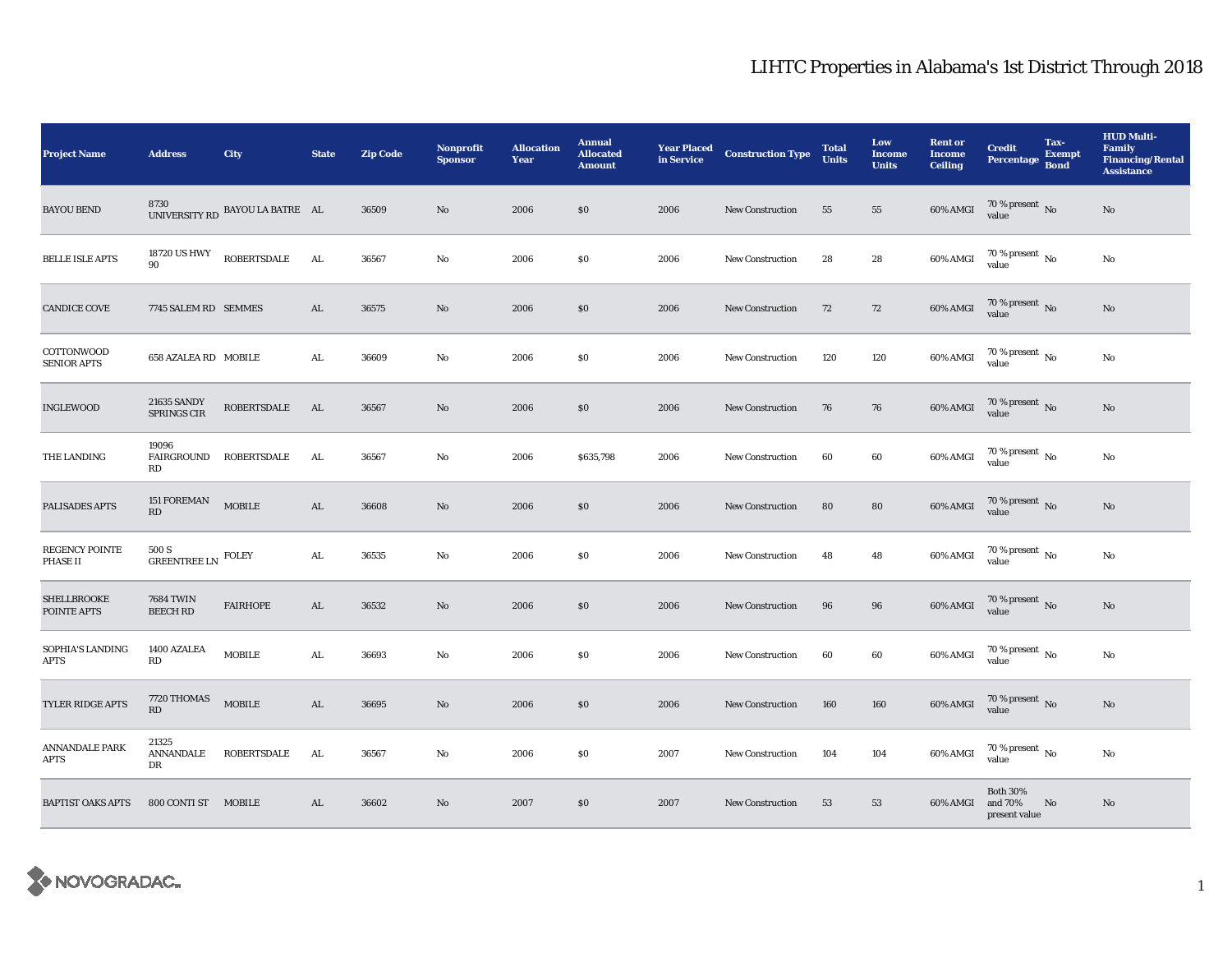| <b>Project Name</b>                    | <b>Address</b>                                         | <b>City</b>        | <b>State</b> | <b>Zip Code</b> | <b>Nonprofit</b><br><b>Sponsor</b> | <b>Allocation</b><br><b>Year</b> | <b>Annual</b><br><b>Allocated</b><br><b>Amount</b> | <b>Year Placed</b><br>in Service | <b>Construction Type</b>  | <b>Total</b><br><b>Units</b> | Low<br><b>Income</b><br><b>Units</b> | <b>Rent or</b><br><b>Income</b><br><b>Ceiling</b> | <b>Credit</b><br>Percentage Bond               | Tax-<br><b>Exempt</b> | <b>HUD Multi-</b><br>Family<br><b>Financing/Rental</b><br><b>Assistance</b> |
|----------------------------------------|--------------------------------------------------------|--------------------|--------------|-----------------|------------------------------------|----------------------------------|----------------------------------------------------|----------------------------------|---------------------------|------------------------------|--------------------------------------|---------------------------------------------------|------------------------------------------------|-----------------------|-----------------------------------------------------------------------------|
| <b>BENNETT POINTE</b>                  | 7540 OLD<br>PASCAGOULA THEODORE<br>RD                  |                    | ${\bf AL}$   | 36582           | No                                 | 2006                             | \$0                                                | 2007                             | New Construction          | 40                           | 40                                   | 60% AMGI                                          | $70\,\%$ present $\,$ No value                 |                       | No                                                                          |
| <b>COTTAGE PARK APTS</b>               | <b>47247 RABUN</b><br>RD                               | <b>BAY MINETTE</b> | AL           | 36507           | $\mathbf{N}\mathbf{o}$             | 2006                             | \$0                                                | 2007                             | <b>New Construction</b>   | 90                           | $90\,$                               | 60% AMGI                                          | $70\,\%$ present $\,$ No value                 |                       | $\rm No$                                                                    |
| <b>DOWNTOWN</b><br>RENAISSANCE         | 350<br>$\,$ BLOODGOOD ST $\,$ MOBILE                   |                    | AL           | 36603           | No                                 | 2006                             | \$0                                                | 2007                             | <b>New Construction</b>   | 176                          | 88                                   | $60\%$ AMGI                                       | 70 % present $\,$ No $\,$<br>value             |                       | $\mathbf{N}\mathbf{o}$                                                      |
| <b>ROSE STREET APTS</b>                | 305 E ROSE AVE FOLEY                                   |                    | AL           | 36535           | $\rm No$                           | 2007                             | $\$0$                                              | 2007                             | New Construction          | 32                           | $32\,$                               | 60% AMGI                                          | <b>Both 30%</b><br>and $70\%$<br>present value | $\rm No$              | $\mathbf{N}\mathbf{o}$                                                      |
| <b>VILLAGE AT</b><br><b>MEADOWVIEW</b> | 950 SPRING<br>RUN DR                                   | <b>FAIRHOPE</b>    | AL           | 36532           | No                                 | 2007                             | \$0                                                | 2007                             | <b>New Construction</b>   | 40                           | 40                                   | 60% AMGI                                          | <b>Both 30%</b><br>and 70%<br>present value    | No                    | No                                                                          |
| <b>WASHINGTON PLAZA</b>                | 410 S<br>WASHINGTON MOBILE<br>AVE                      |                    | AL           | 36603           | No                                 | 2006                             | \$0                                                | 2007                             | New Construction          | 80                           | 80                                   | 60% AMGI                                          | <b>Both 30%</b><br>and 70%<br>present value    | No                    | No                                                                          |
| <b>WILLOW CREEKS</b><br>PHASES I & II  | <b>22 W DR</b>                                         | <b>MOBILE</b>      | ${\bf AL}$   | 36608           | No                                 | 2007                             | \$0                                                | 2007                             | Acquisition and Rehab 39  |                              | 39                                   | 60% AMGI                                          | $30$ % present $\,$ No $\,$<br>value           |                       | No                                                                          |
| <b>WINDRUSH APTS</b>                   | 149 STANLEY<br>DR                                      | <b>JACKSON</b>     | AL           | 36545           | $\mathbf{No}$                      | 2007                             | $\$0$                                              | 2007                             | <b>New Construction</b>   | 48                           | 48                                   | 60% AMGI                                          | <b>Both 30%</b><br>and 70%<br>present value    | No                    | $\mathbf{N}\mathbf{o}$                                                      |
| ARBORS BY THE BAY                      | 27642 US HWY<br>98                                     | <b>DAPHNE</b>      | ${\bf AL}$   | 36526           | No                                 | 2008                             | \$0                                                | 2008                             | <b>New Construction</b>   | 150                          | 150                                  |                                                   | 60% AMGI TCEP only No                          |                       | No                                                                          |
| <b>ALISON POINTE APTS</b>              | 9921 BETHANY $$\rm{FOLEY}$$<br><b>DR</b>               |                    | AL           | 36535           | No                                 | 2007                             | \$780,607                                          | 2008                             | <b>New Construction</b>   | 128                          | 128                                  | 60% AMGI                                          | $30\,\%$ present $\,$ Yes value                |                       | $\mathbf{No}$                                                               |
| <b>ANNE PLACE APTS</b>                 | 2287<br>SCHILLINGER MOBILE<br>RD S                     |                    | ${\bf AL}$   | 36695           | No                                 | 2008                             | $\$0$                                              | 2008                             | <b>New Construction</b>   | 92                           | 92                                   |                                                   | 60% AMGI TCEP only No                          |                       | No                                                                          |
| FOREST HILL APTS                       | $1900\text{ SHELTON} \quad \text{MOBILE}$ BEACH RD EXT |                    | AL           | 36618           | $\mathbf{N}\mathbf{o}$             | 2008                             | \$0                                                | 2008                             | Acquisition and Rehab 128 |                              | 128                                  |                                                   | 60% AMGI 70 % present No                       |                       | $\mathbf{No}$                                                               |
| HOUND'S RUNS I & II<br><b>APTS</b>     | 5954 SPERRY RD THEODORE                                |                    | AL           | 36582           | No                                 | 2008                             | S <sub>0</sub>                                     | 2008                             | <b>New Construction</b>   | 188                          | 188                                  |                                                   | 60% AMGI TCEP only No                          |                       | No                                                                          |

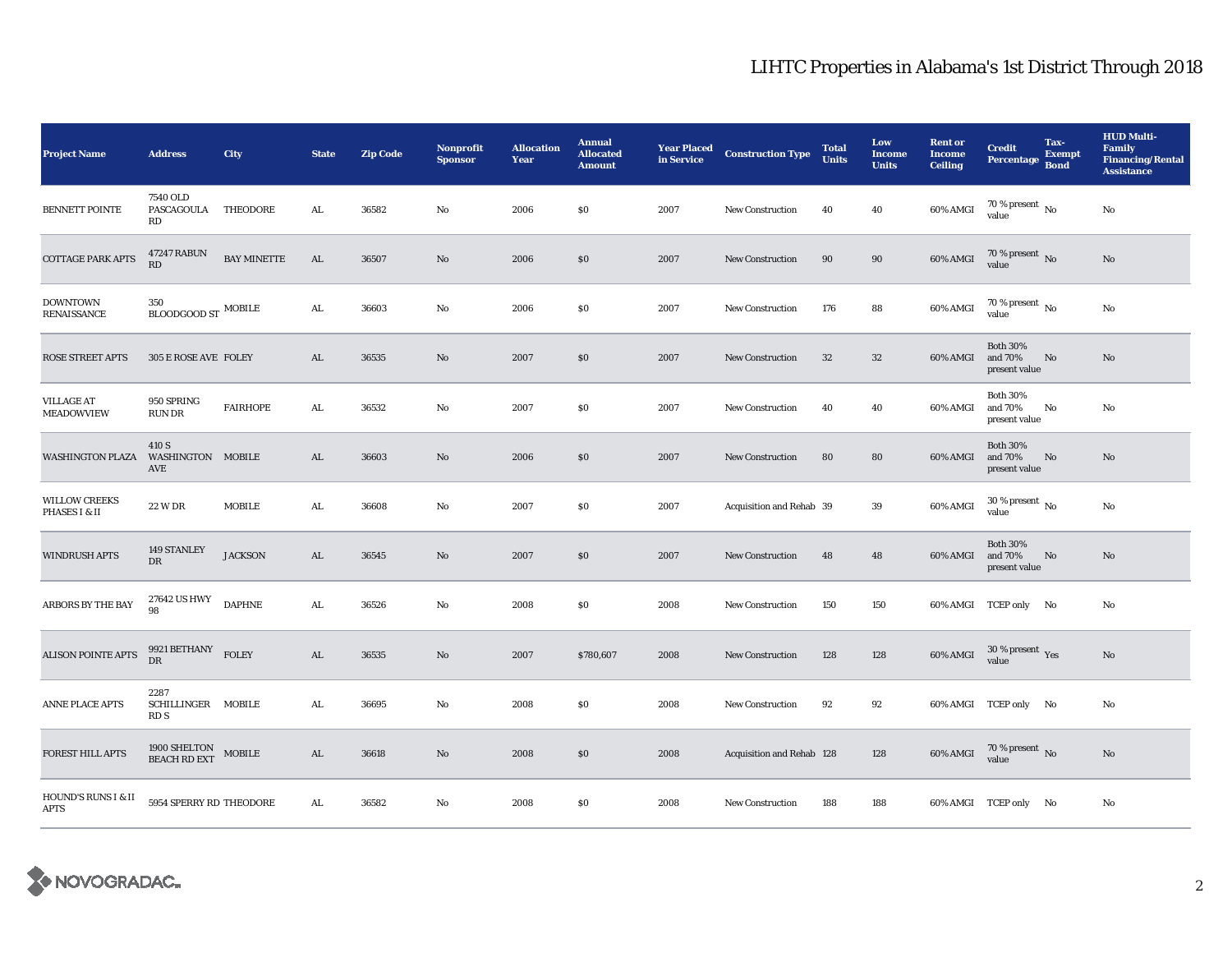| <b>Project Name</b>                                                                                                                                             | <b>Address</b>                              | City                            | <b>State</b> | <b>Zip Code</b> | Nonprofit<br><b>Sponsor</b> | <b>Allocation</b><br>Year | <b>Annual</b><br><b>Allocated</b><br><b>Amount</b> | <b>Year Placed</b><br>in Service | <b>Construction Type</b>  | <b>Total</b><br><b>Units</b> | Low<br>Income<br><b>Units</b> | <b>Rent or</b><br><b>Income</b><br><b>Ceiling</b> | <b>Credit</b><br>Percentage            | Tax-<br><b>Exempt</b><br><b>Bond</b> | <b>HUD Multi-</b><br>Family<br><b>Financing/Rental</b><br><b>Assistance</b> |
|-----------------------------------------------------------------------------------------------------------------------------------------------------------------|---------------------------------------------|---------------------------------|--------------|-----------------|-----------------------------|---------------------------|----------------------------------------------------|----------------------------------|---------------------------|------------------------------|-------------------------------|---------------------------------------------------|----------------------------------------|--------------------------------------|-----------------------------------------------------------------------------|
| <b>LOXLEY STATION</b><br><b>DEVELOPMENT</b>                                                                                                                     | 63 RIBBON RAIL LOXLEY<br>CT                 |                                 | AL           | 36551           | No                          | 2007                      | \$0                                                | 2008                             | New Construction          | 48                           | 48                            | 60% AMGI                                          | $70\,\%$ present $\,$ No value         |                                      | No                                                                          |
| $\begin{minipage}{.4\linewidth} \textbf{SANDLEWOOD MANOR} \begin{tabular}{l} \bf{22575} \\ \bf{MATTINGLY ST} \end{tabular} \textbf{ROBERTSDALE} \end{minipage}$ |                                             |                                 | AL.          | 36567           | No                          | 2006                      | $\$0$                                              | 2008                             | <b>New Construction</b>   | 40                           | 40                            | 60% AMGI                                          | $70\,\%$ present $_{\rm{No}}$          |                                      | $\mathbf{No}$                                                               |
| PINES AT GROVE HILL 350 SANDY CIR GROVE HILL                                                                                                                    |                                             |                                 | ${\rm AL}$   | 36451           | $\mathbf{N}\mathbf{o}$      | 2007                      | \$0                                                | 2008                             | New Construction          | 43                           | 43                            | 60% AMGI                                          | $70\,\%$ present $\,$ No value         |                                      | No                                                                          |
| <b>WESTGATE APTS II</b><br>(CHATOM)                                                                                                                             | $82\to$ CENTRAL<br>AVE                      | <b>CHATOM</b>                   | ${\bf AL}$   | 36518           | No                          | 2007                      | $\$0$                                              | 2008                             | Acquisition and Rehab 24  |                              | 24                            | 60% AMGI                                          | $30\,\%$ present $\,$ No value         |                                      | No                                                                          |
| <b>GREENBRIAR</b><br><b>TOWNHOMES</b>                                                                                                                           | 6680 CAROL<br><b>PLANTATION</b><br>RD       | THEODORE                        | AL           | 36582           | No                          | 2007                      | \$45,816                                           | 2008                             | Acquisition and Rehab 40  |                              | 40                            | 60% AMGI                                          | $70\,\%$ present $\,$ No value         |                                      | No                                                                          |
| MOCKINGBIRD<br><b>POINTE</b>                                                                                                                                    | 334 HYBART ST MONROEVILLE                   |                                 | AL           | 36460           | No                          | 2009                      | \$616,777                                          | 2009                             | New Construction          | 56                           | 56                            | 60% AMGI                                          | $70\,\%$ present $\,$ No value         |                                      | No                                                                          |
| RENAISSANCE                                                                                                                                                     | 474<br>$\,$ BLOODGOOD ST $\,$ MOBILE        |                                 | AL           | 36603           | No                          | 2008                      | \$1,120,425                                        | 2009                             | New Construction          | 87                           | 87                            |                                                   | 60% AMGI TCEP only No                  |                                      | No                                                                          |
| <b>BAYOU VILLAGE APTS</b>                                                                                                                                       |                                             | UNIVERSITY RD BAYOU LA BATRE AL |              | 36509           | No                          | 1991                      | \$100,543                                          | 2010                             | New Construction          | 80                           | 80                            |                                                   | 60% AMGI TCEP only No                  |                                      | No                                                                          |
| <b>HALLSON MANOR</b>                                                                                                                                            | 12654 ALABAMA $\rm \, ELEERTA$<br><b>ST</b> |                                 | ${\rm AL}$   | 36530           | No                          | 2011                      | \$887,856                                          | 2011                             | Acquisition and Rehab 56  |                              | 56                            | 60% AMGI                                          | $70\,\%$ present $\,$ No value         |                                      | No                                                                          |
| <b>CEDAR FOREST APTS</b>                                                                                                                                        | 312 ALCO DR                                 | <b>BREWTON</b>                  | AL           | 36426           | No                          | 1988                      | $\$0$                                              | 1988                             | <b>New Construction</b>   | 33                           | 33                            |                                                   | $30\,\%$ present $\,$ No $\,$<br>value |                                      |                                                                             |
| MORGAN TRACE APTS                                                                                                                                               | 18401 STATE<br>HWY 180                      | <b>GULF SHORES</b>              | AL           | 36542           | $\mathbf{N}\mathbf{o}$      | 1988                      | \$0                                                | 1988                             | <b>New Construction</b>   | 50                           | 50                            |                                                   | 30 % present $\,$ No $\,$<br>value     |                                      |                                                                             |
| <b>ALEXANDER COURT</b><br><b>APTS</b>                                                                                                                           | 108<br>$\,$ ALEXANDER CT $\,$ PRICHARD      |                                 | ${\bf AL}$   | 36610           | No                          | 1989                      | $\$0$                                              | 1989                             | Acquisition and Rehab 100 |                              | 100                           |                                                   | 70 % present $\,$ No $\,$<br>value     |                                      |                                                                             |
| <b>BAY OAKS APTS</b>                                                                                                                                            | 851 AUGUSTA<br><b>ST</b>                    | <b>MOBILE</b>                   | AL           | 36603           | No                          | 1989                      | \$0\$                                              | 1989                             | Acquisition and Rehab 72  |                              | 72                            |                                                   | 70 % present $\overline{N_0}$<br>value |                                      |                                                                             |

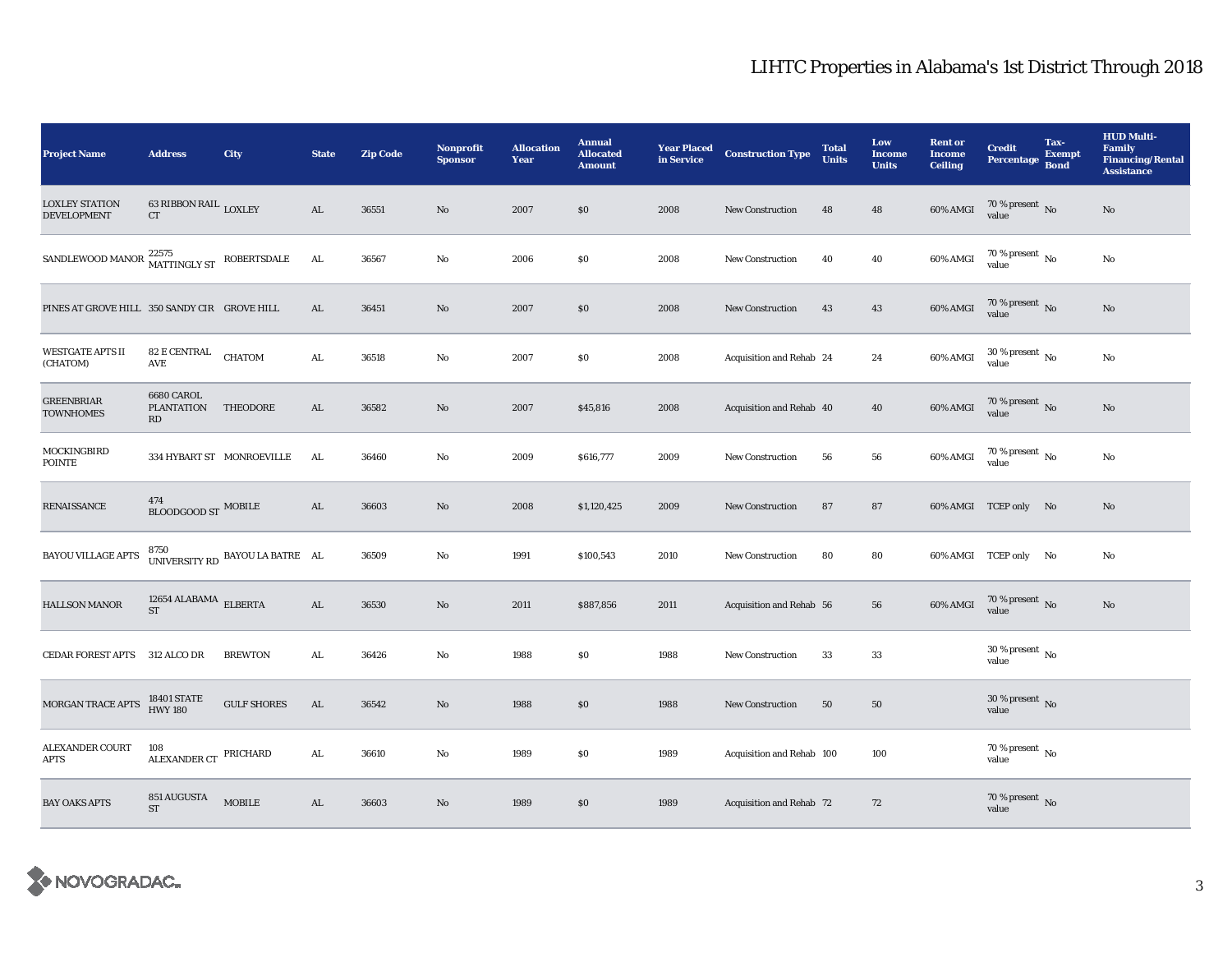| <b>Project Name</b>                      | <b>Address</b>                       | <b>City</b>                    | <b>State</b>  | <b>Zip Code</b> | Nonprofit<br><b>Sponsor</b> | <b>Allocation</b><br>Year | <b>Annual</b><br><b>Allocated</b><br><b>Amount</b> | <b>Year Placed<br/>in Service</b> | <b>Construction Type</b> | <b>Total</b><br><b>Units</b> | Low<br><b>Income</b><br><b>Units</b> | <b>Rent or</b><br><b>Income</b><br><b>Ceiling</b> | <b>Credit</b><br><b>Percentage</b>       | Tax-<br><b>Exempt</b><br><b>Bond</b> | <b>HUD Multi-</b><br>Family<br><b>Financing/Rental</b><br><b>Assistance</b> |
|------------------------------------------|--------------------------------------|--------------------------------|---------------|-----------------|-----------------------------|---------------------------|----------------------------------------------------|-----------------------------------|--------------------------|------------------------------|--------------------------------------|---------------------------------------------------|------------------------------------------|--------------------------------------|-----------------------------------------------------------------------------|
| <b>CENTER RIDGE APTS</b>                 | 516 SCHWARZ<br>${\rm ST}$            | <b>MOBILE</b>                  | AL            | 36617           | No                          | 1989                      | \$0                                                | 1989                              | Acquisition and Rehab 83 |                              | 83                                   |                                                   | 70 % present $\hbox{~No}$<br>value       |                                      |                                                                             |
| JOEL COURT APTS                          | 102 JOEL CT                          | <b>MOBILE</b>                  | AL            | 36610           | No                          | 1989                      | \$0                                                | 1989                              | Acquisition and Rehab 60 |                              | 60                                   |                                                   | Not<br>Indicated                         | No                                   |                                                                             |
| KAMCO-1                                  | 475W<br><b>PEACHTREE</b><br>AVE      | <b>FOLEY</b>                   | AL            | 36535           | No                          | 1989                      | \$0                                                | 1989                              | New Construction         | $\boldsymbol{2}$             | $\boldsymbol{2}$                     |                                                   | 70 % present $\,$ No $\,$<br>value       |                                      |                                                                             |
| KAMCO-2                                  | 479W<br>PEACHTREE<br>AVE             | <b>FOLEY</b>                   | AL            | 36535           | No                          | 1989                      | \$0                                                | 1989                              | New Construction         | $\boldsymbol{2}$             | $\boldsymbol{2}$                     |                                                   | $70\,\%$ present $\,$ No value           |                                      |                                                                             |
| <b>SAXONY APTS</b>                       | $1704\ \rm{W}$ PRICHARD AVE PRICHARD |                                | AL            | 36610           | No                          | 1989                      | \$0                                                | 1989                              | Acquisition and Rehab 42 |                              | 42                                   |                                                   | $70\%$ present $\overline{N_0}$<br>value |                                      |                                                                             |
| KAMCO-3                                  | 471W<br>PEACHTREE<br>AVE             | <b>FOLEY</b>                   | AL            | 36535           | No                          | 1990                      | \$4,575                                            | 1990                              | New Construction         | $\boldsymbol{2}$             | $\boldsymbol{2}$                     | 60% AMGI                                          | $70\,\%$ present $\,$ No value           |                                      | $\mathbf{No}$                                                               |
| KAMCO-4                                  | 485 W<br>PEACHTREE<br>AVE            | <b>FOLEY</b>                   | $\mathbf{AL}$ | 36535           | No                          | 1991                      | \$3,929                                            | 1990                              | New Construction         | $\boldsymbol{2}$             | $\boldsymbol{2}$                     | 60% AMGI                                          | $70\,\%$ present $\,$ No value           |                                      | No                                                                          |
| HIDDEN VALLEY APTS 90 FLEMING LN BREWTON |                                      |                                | AL            | 36426           | No                          | 1991                      | \$61,569                                           | 1991                              | <b>New Construction</b>  | 40                           | 40                                   | 60% AMGI                                          | $70\,\%$ present $\,$ No value           |                                      | $\mathbf{No}$                                                               |
| <b>WESTHAVEN APTS</b>                    | 30744 HWY 17 MILLRY                  |                                | AL            | 36558           | No                          | 1989                      | S <sub>0</sub>                                     | 1991                              | New Construction         | 19                           | 19                                   |                                                   | 30 % present $\,$ No $\,$<br>value       |                                      |                                                                             |
| <b>BROOKWOOD APTS</b>                    | 400<br>BROOKWOOD<br><b>CIR</b>       | <b>FOLEY</b>                   | AL            | 36535           | No                          | 1992                      | \$56,469                                           | 1992                              | New Construction         | 38                           | 38                                   | 60% AMGI                                          | $70\,\%$ present $\,$ No value           |                                      | $\mathbf{No}$                                                               |
| CANDLEWICK PLACE I                       | 210 MAYFIELD<br>ST                   | MONROEVILLE                    | AL            | 36460           | No                          | 1992                      | \$55,209                                           | 1992                              | <b>New Construction</b>  | 40                           | 40                                   | 60% AMGI                                          | $70\,\%$ present $\,$ No value           |                                      | No                                                                          |
| <b>SAWGRASS APTS</b>                     | 24070 CANAL<br>RD                    | ORANGE BEACH AL                |               | 36561           | No                          | 1992                      | \$49,308                                           | 1992                              | <b>New Construction</b>  | 52                           | $32\phantom{.0}$                     | 60% AMGI                                          | $70\,\%$ present $\,$ No value           |                                      | $\mathbf{N}\mathbf{o}$                                                      |
| <b>BAYVIEW ESTATES</b>                   | RD                                   | 24598 GULF BAY ORANGE BEACH AL |               | 36561           | No                          | 1993                      | \$58,926                                           | 1993                              | <b>New Construction</b>  | 31                           | 31                                   | 60% AMGI                                          | 70 % present $\,$ No $\,$<br>value       |                                      | No                                                                          |

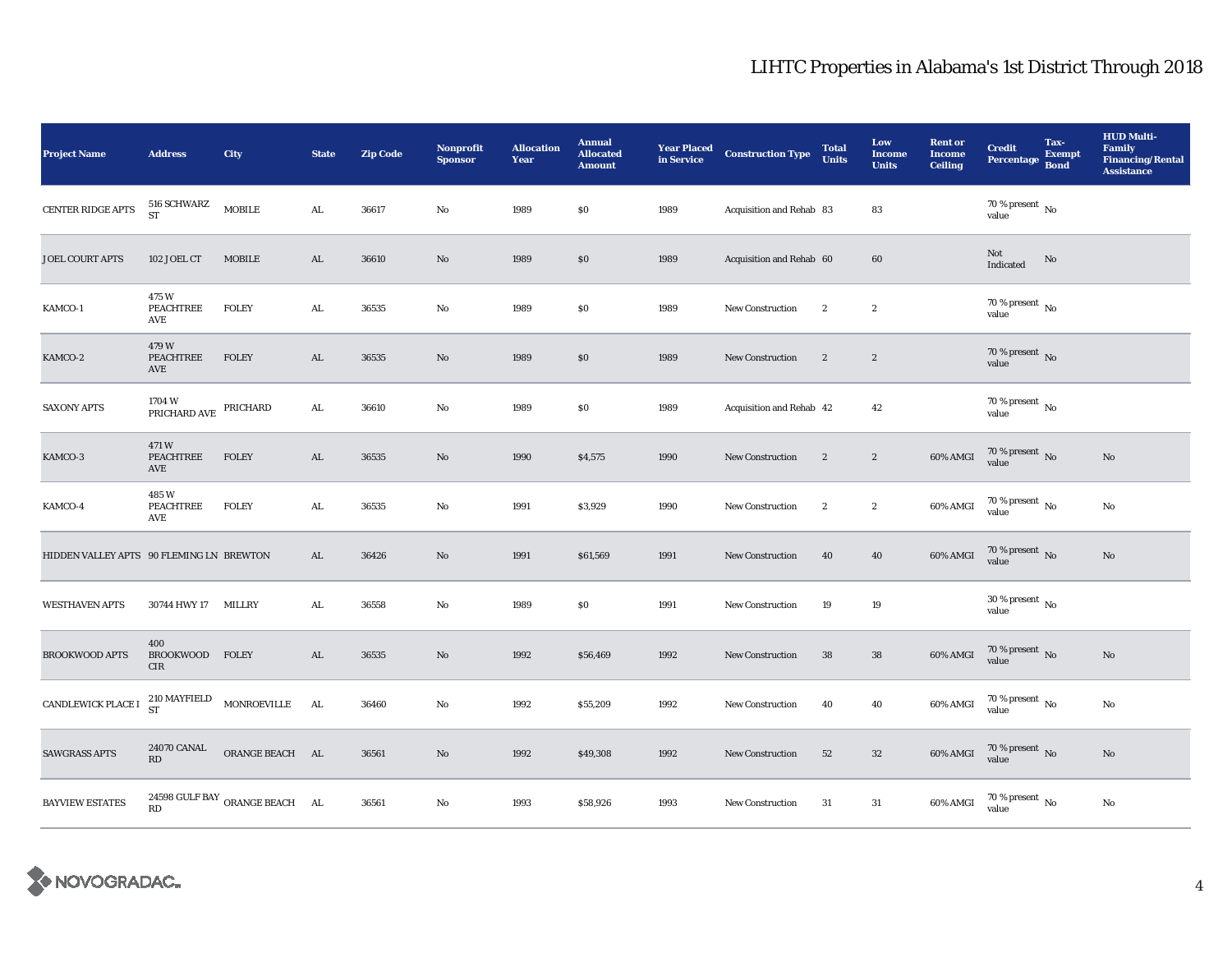| <b>Project Name</b>                        | <b>Address</b>                        | City                    | <b>State</b> | <b>Zip Code</b> | <b>Nonprofit</b><br><b>Sponsor</b> | <b>Allocation</b><br>Year | <b>Annual</b><br><b>Allocated</b><br><b>Amount</b> | <b>Year Placed</b><br>in Service | <b>Construction Type</b> | <b>Total</b><br><b>Units</b> | Low<br><b>Income</b><br><b>Units</b> | <b>Rent or</b><br><b>Income</b><br><b>Ceiling</b> | <b>Credit</b><br>Percentage Bond            | Tax-<br><b>Exempt</b> | <b>HUD Multi-</b><br><b>Family</b><br><b>Financing/Rental</b><br><b>Assistance</b> |
|--------------------------------------------|---------------------------------------|-------------------------|--------------|-----------------|------------------------------------|---------------------------|----------------------------------------------------|----------------------------------|--------------------------|------------------------------|--------------------------------------|---------------------------------------------------|---------------------------------------------|-----------------------|------------------------------------------------------------------------------------|
| <b>GREYSTONE PLACE</b>                     | <b>3446 LLOYDS</b><br><b>LN</b>       | $\operatorname{MOBILE}$ | ${\rm AL}$   | 36693           |                                    | 2012                      | \$646,089                                          | 2014                             | <b>New Construction</b>  | 56                           | 56                                   | 50% AMGI                                          | Not<br>Indicated                            | $\rm No$              | Yes                                                                                |
| <b>BAYTOWN SENIOR</b><br>VILLAGE           | 9028 MOFFETT<br><b>ROAD</b>           | <b>SEMMES</b>           | AL           | 36575           |                                    | 2013                      | \$390,073                                          | 2015                             | <b>New Construction</b>  | 48                           | 48                                   |                                                   | Not<br>Indicated                            | No                    | Yes                                                                                |
| SAN DEE APARTMENTS 258 COURT               |                                       | <b>GROVE HILL</b>       | AL           | 36451-3164      |                                    | 2014                      | \$51,964                                           | 2015                             | Acquisition and Rehab 24 |                              | 24                                   |                                                   | <b>Both 30%</b><br>and 70%<br>present value | No                    | Yes                                                                                |
| <b>ARBOURS AT PIERCE</b><br><b>CREEK</b>   | 7642 ZEIGLER<br><b>BLVD</b>           | <b>MOBILE</b>           | ${\bf AL}$   | 36608           | $\mathbf{No}$                      | 2014                      | \$1,211,203                                        | 2016                             | <b>New Construction</b>  | 70                           | 70                                   | 60% AMGI                                          | Not<br>Indicated                            | No                    | Yes                                                                                |
| <b>CYPRESS TRACE</b><br><b>APARTMENTS</b>  | 904 CLARK<br><b>AVENUE</b>            | <b>BAY MINETTE</b>      | AL           | 35607           | No                                 | 2014                      | \$481,325                                          | 2016                             | <b>New Construction</b>  | 40                           | 40                                   | 60% AMGI                                          | Not<br>Indicated                            | $\rm No$              | Yes                                                                                |
| <b>JASMINE TRAILS</b><br><b>APARTMENTS</b> | 19451 OAK<br><b>ROAD W</b>            | <b>GULF SHORES</b>      | AL           | 36542           | No                                 | 2015                      | \$828,342                                          | 2017                             | New Construction         | $\bf{0}$                     | $\bf{0}$                             | 60% AMGI                                          | Not<br>Indicated                            |                       | Yes                                                                                |
| MOCKINGBIRD<br>POINTE II                   | 193 RUMBLEY<br><b>ROAD</b>            | MONROEVILLE             | AL           | 36460           | No                                 | 2015                      | \$518,027                                          | 2017                             | <b>New Construction</b>  | $\bf{0}$                     | $\boldsymbol{0}$                     | 50% AMGI                                          | Not<br>Indicated                            |                       | Yes                                                                                |
| <b>DAUPHIN GATE</b>                        | 3250 DAUPHIN<br><b>STREET</b>         | <b>MOBILE</b>           | ${\bf AL}$   | 36606           | No                                 | 2017                      | \$917,572                                          | 2018                             | Acquisition and Rehab 0  |                              | 223                                  | 60% AMGI                                          | <b>Both 30%</b><br>and 70%<br>present value |                       | Yes                                                                                |
| <b>HUNTERS RUN</b>                         | 6240 OLD<br>PASCAGOULA THEODORE<br>RD |                         | ${\rm AL}$   | 36582           | No                                 | 1993                      | \$239,805                                          | 1993                             | <b>New Construction</b>  | 56                           | 56                                   | <b>50% AMGI</b>                                   | $70\,\%$ present $\,$ No value              |                       | No                                                                                 |
| CANDLEWICK PLACE II $^{210}_{ST}$ MAYFIELD |                                       | MONROEVILLE             | AL           | 36460           | No                                 | 1994                      | \$33,600                                           | 1994                             | New Construction         | 24                           | 24                                   | 60% AMGI                                          | $70\,\%$ present $\,$ No value              |                       | No                                                                                 |
| <b>SPRING RUN APTS</b>                     | 201 SPRING<br><b>RUN DR</b>           | <b>FAIRHOPE</b>         | ${\rm AL}$   | 36532           | No                                 | 1994                      | \$105,274                                          | 1994                             | Acquisition and Rehab 50 |                              | 50                                   | 60% AMGI                                          | $30$ % present $\,$ No $\,$<br>value        |                       | $\mathbf{N}\mathbf{o}$                                                             |
| PINE RIDGE APTS                            | 3126 HWY 43                           | <b>JACKSON</b>          | AL.          | 36545           | No                                 | 1995                      | \$243,416                                          | 1995                             | <b>New Construction</b>  | 48                           | 48                                   | $60\%$ AMGI                                       | $70\,\%$ present $\,$ No value              |                       | No                                                                                 |
| <b>RIVER RUN APTS</b>                      | 160 THE TRAIL BREWTON                 |                         | AL           | 36426           | No                                 | 1995                      | \$232,112                                          | 1995                             | <b>New Construction</b>  | 56                           | 56                                   | 60% AMGI                                          | $70\,\%$ present $\,$ No value              |                       | No                                                                                 |

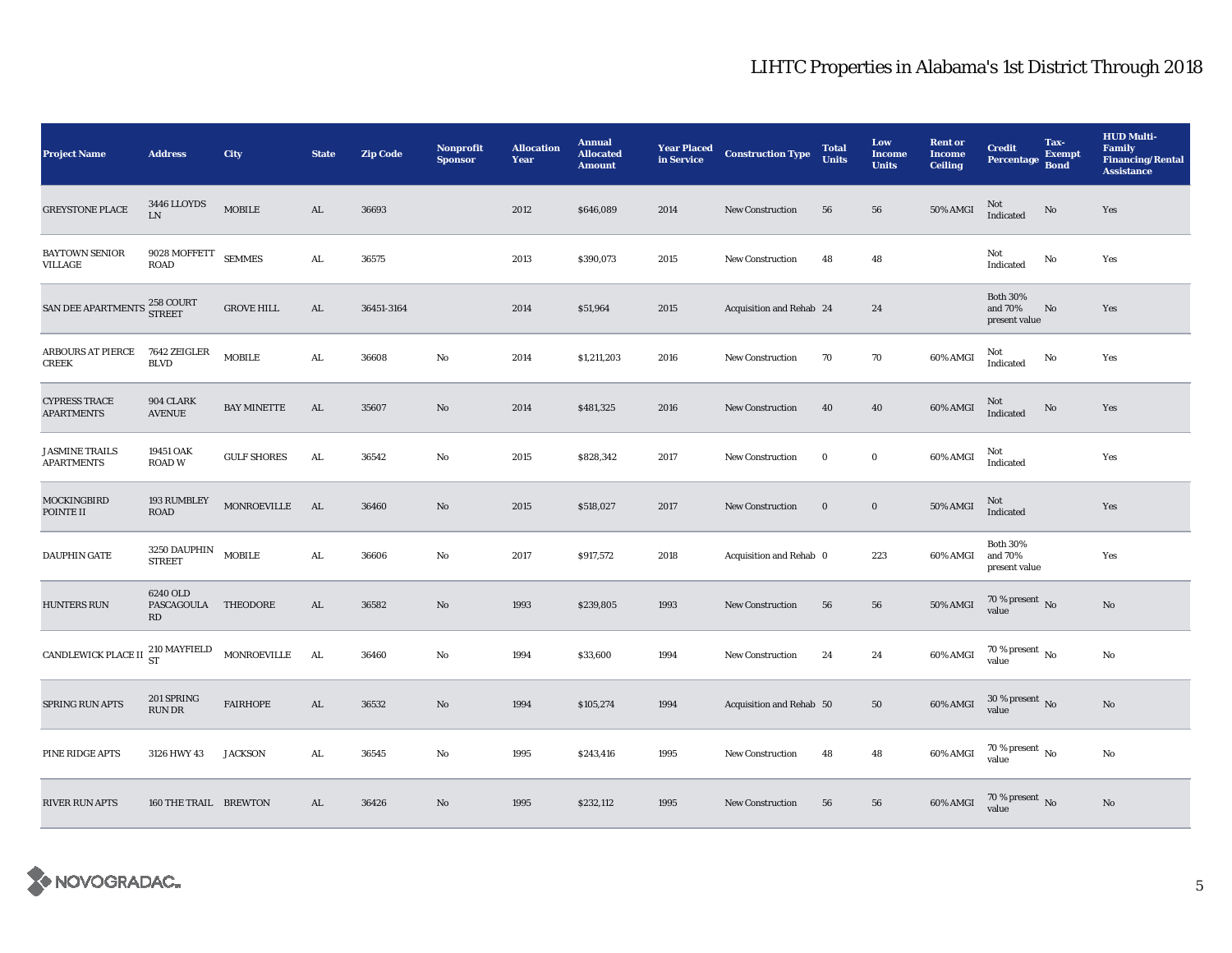| <b>Project Name</b>                          | <b>Address</b>                               | City                | <b>State</b>  | <b>Zip Code</b> | Nonprofit<br><b>Sponsor</b> | <b>Allocation</b><br>Year | <b>Annual</b><br><b>Allocated</b><br><b>Amount</b> | <b>Year Placed</b><br>in Service | <b>Construction Type</b>  | <b>Total</b><br><b>Units</b> | Low<br><b>Income</b><br><b>Units</b> | <b>Rent or</b><br><b>Income</b><br><b>Ceiling</b> | <b>Credit</b><br>Percentage Bond            | Tax-<br><b>Exempt</b> | <b>HUD Multi-</b><br>Family<br><b>Financing/Rental</b><br><b>Assistance</b> |
|----------------------------------------------|----------------------------------------------|---------------------|---------------|-----------------|-----------------------------|---------------------------|----------------------------------------------------|----------------------------------|---------------------------|------------------------------|--------------------------------------|---------------------------------------------------|---------------------------------------------|-----------------------|-----------------------------------------------------------------------------|
| <b>ROBERTSDALE</b><br><b>VILLAGE APTS</b>    | 22625<br><b>MATTINGLY ST</b>                 | ROBERTSDALE         | AL            | 36567           | No                          | 1995                      | \$185,763                                          | 1995                             | New Construction          | 40                           | 40                                   | 60% AMGI                                          | $70\,\%$ present $\,$ No value              |                       | No                                                                          |
| <b>BERKSHIRE APTS</b>                        | 4001 A<br>SEABREEZE RD MOBILE<br>$\mathbf N$ |                     | AL            | 36644           | No                          | 1997                      | \$94,824                                           | 1996                             | Acquisition and Rehab 104 |                              | 103                                  | 60% AMGI                                          | $30\,\%$ present $\,$ Yes value             |                       | $\rm No$                                                                    |
| OAKWOOD VILLA APTS 201 NEAL ST               |                                              | <b>EAST BREWTON</b> | AL            | 36426           | No                          | 1996                      | \$36,601                                           | 1996                             | <b>New Construction</b>   | 24                           | 24                                   | 60% AMGI                                          | <b>Both 30%</b><br>and 70%<br>present value | No                    | No                                                                          |
| PINES APTS I                                 | <b>298 JACK</b><br>SPRINGS RD                | ATMORE              | $\mathbf{AL}$ | 36502           | No                          | 1995                      | \$128,309                                          | 1996                             | New Construction          | $32\,$                       | $32\,$                               | $60\%$ AMGI                                       | $70\,\%$ present $\,$ No value              |                       | $\rm No$                                                                    |
| AHEPA 310 APTS                               | 2550<br>HILLCREST RD                         | <b>MOBILE</b>       | AL            | 36695           |                             | Insufficient<br>Data      | \$0                                                | Insufficient<br>Data             | Not Indicated             | $\bf{0}$                     | $\bf{0}$                             |                                                   | Not<br>Indicated                            |                       |                                                                             |
| <b>HALLMARK AT</b><br><b>MOBILE</b>          | 1066 CODY RD N MOBILE                        |                     | AL            | 36608           |                             | Insufficient<br>Data      | $\$0$                                              | Insufficient<br>Data             | Not Indicated             | 92                           | $\bf{0}$                             |                                                   | Not<br>Indicated                            |                       |                                                                             |
| THE GARDENS AT<br>WELLINGTON                 | 5821 OLD<br>PASCAGOULA<br>RD                 | MOBILE              | AL.           | 36619           |                             | Insufficient<br>Data      | \$0                                                | Insufficient<br>Data             | Not Indicated             | 51                           | $\mathbf 0$                          |                                                   | Not<br>Indicated                            |                       |                                                                             |
| <b>ARBOR POINTE APTS</b>                     | 100 DAIRY RD                                 | <b>WHISTLER</b>     | AL            | 36612           | No                          | 1997                      | \$368,939                                          | 1997                             | New Construction          | 56                           | ${\bf 56}$                           | 60% AMGI                                          | 70 % present No<br>value                    |                       | $\rm No$                                                                    |
| <b>HARBOR RUN</b>                            | 6204 OLD<br>PASCAGOULA THEODORE<br>RD        |                     | AL            | 36582           | No                          | 1997                      | \$201,549                                          | 1997                             | <b>New Construction</b>   | 40                           | 40                                   | $60\%$ AMGI                                       | $70\,\%$ present $\,$ No value              |                       | $\mathbf{No}$                                                               |
| <b>MAGNOLIA PLACE</b><br><b>APTS</b>         | 603 S DOBSON<br>$\operatorname{AVE}$         | <b>BAY MINETTE</b>  | AL            | 36507           | No                          | 1997                      | \$376,889                                          | 1997                             | <b>New Construction</b>   | 56                           | 56                                   | $60\%$ AMGI                                       | $70\,\%$ present $\,$ No value              |                       | $\mathbf{No}$                                                               |
| <b>MEGAN MANOR</b>                           | 225 BAY AVE                                  | <b>CHATOM</b>       | AL.           | 36518           | No                          | 1997                      | \$126,846                                          | 1997                             | <b>New Construction</b>   | 24                           | 24                                   | <b>50% AMGI</b>                                   | $70\,\%$ present $\,$ No value              |                       | No                                                                          |
| SUMMER CHASE APTS WILLIAMSON EAST BREWTON AL | 739<br><b>ST</b>                             |                     |               | 36426           | No                          | 1997                      | \$200,960                                          | 1997                             | New Construction          | 40                           | 40                                   | 50% AMGI                                          | $70\,\%$ present $\,$ No value              |                       | $\mathbf{No}$                                                               |
| <b>WOODS APTS</b>                            | 7380 HITT RD MOBILE                          |                     | AL            | 36695           | No                          | 1997                      | \$534,125                                          | 1997                             | <b>New Construction</b>   | 136                          | 136                                  | 60% AMGI                                          | $70$ % present $\,$ No $\,$<br>value        |                       | $\mathbf{N}\mathbf{o}$                                                      |

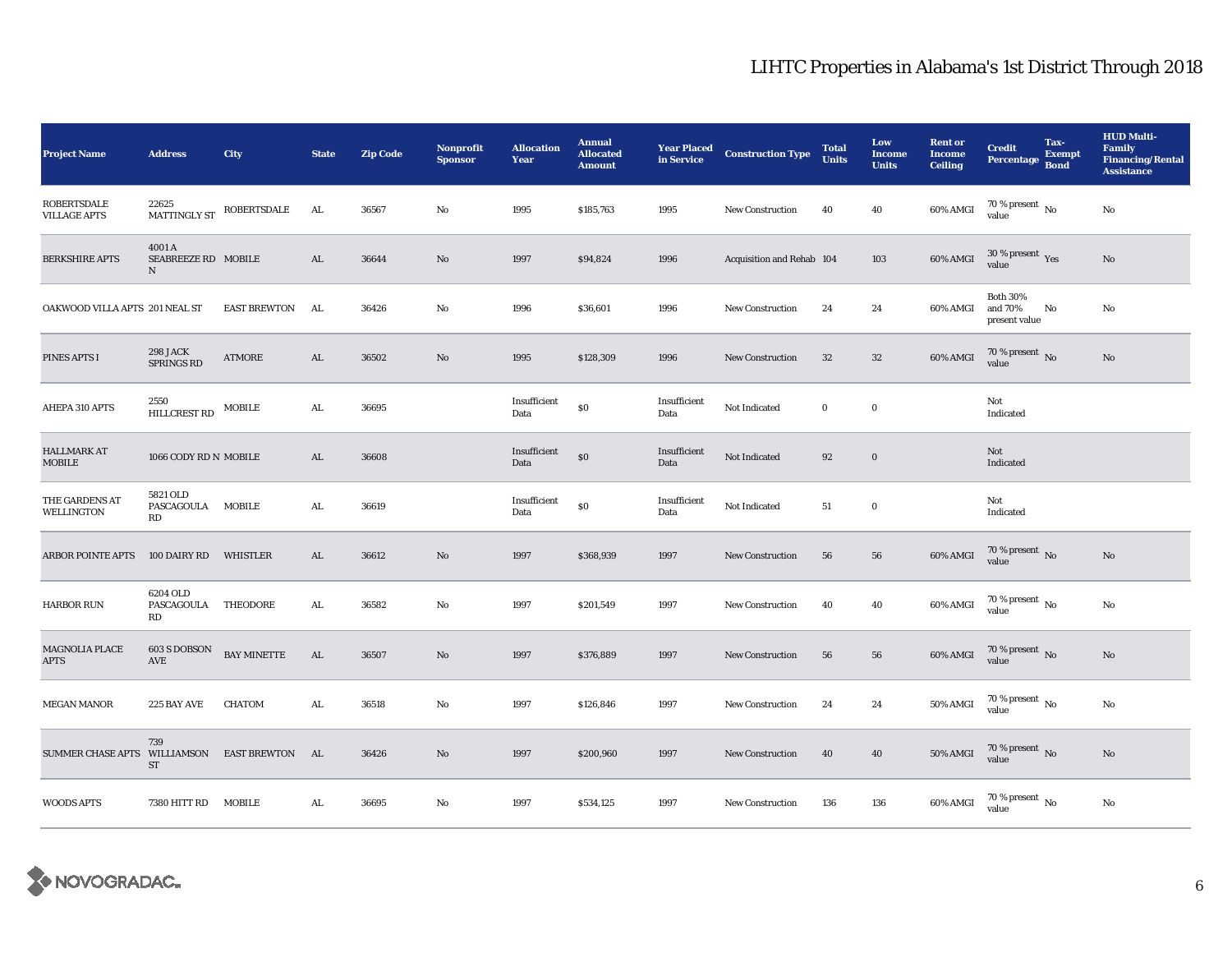| <b>Project Name</b>                                      | <b>Address</b>                                   | <b>City</b>              | <b>State</b> | <b>Zip Code</b> | Nonprofit<br><b>Sponsor</b> | <b>Allocation</b><br><b>Year</b> | <b>Annual</b><br><b>Allocated</b><br><b>Amount</b> | <b>Year Placed<br/>in Service</b> | <b>Construction Type</b> | <b>Total</b><br><b>Units</b> | Low<br><b>Income</b><br><b>Units</b> | <b>Rent or</b><br><b>Income</b><br><b>Ceiling</b> | <b>Credit</b><br>Percentage Bond                                | Tax-<br><b>Exempt</b> | <b>HUD Multi-</b><br>Family<br><b>Financing/Rental</b><br><b>Assistance</b> |
|----------------------------------------------------------|--------------------------------------------------|--------------------------|--------------|-----------------|-----------------------------|----------------------------------|----------------------------------------------------|-----------------------------------|--------------------------|------------------------------|--------------------------------------|---------------------------------------------------|-----------------------------------------------------------------|-----------------------|-----------------------------------------------------------------------------|
| <b>FAMILY PLACE APTS</b>                                 | $3600\rm~MICHAEL$ $_{\rm MOBILE}$<br><b>BLVD</b> |                          | ${\rm AL}$   | 36609           | No                          | 1998                             | \$301,935                                          | 1998                              | New Construction         | 154                          | 154                                  | 60% AMGI                                          | <b>Both 30%</b><br>and 70%<br>present value                     | No                    | $\mathbf{No}$                                                               |
| PEPPERTREE PHASE I                                       | 2500 BODDIE<br>I.N                               | <b>GULF SHORES</b>       | AL           | 36542           | No                          | 1997                             | \$271,375                                          | 1998                              | <b>New Construction</b>  | 56                           | 56                                   | 60% AMGI                                          | $70\,\%$ present $\,$ No value                                  |                       | $\rm No$                                                                    |
| <b>REGENCY POINTE</b><br><b>PHASE I</b>                  | 500 S<br>GREENTREE LN FOLEY                      |                          | ${\rm AL}$   | 36535           | No                          | 1998                             | \$162,778                                          | 1998                              | New Construction         | 34                           | 34                                   | 60% AMGI                                          | $70\,\%$ present $\,$ No value                                  |                       | $\mathbf{No}$                                                               |
| BREWINGTON POINTE $_{\,$ 312 SCOTT ST<br><b>APTS</b>     |                                                  | <b>BREWTON</b>           | ${\bf AL}$   | 36426           | No                          | 1999                             | \$252,602                                          | 1999                              | New Construction         | 48                           | 48                                   | 60% AMGI                                          | $70\,\%$ present $\,$ No value                                  |                       | $\rm No$                                                                    |
| <b>CHANCERY SQUARE</b>                                   | $2301$ S SHELTON $\,$ EIGHT MILE BEACH RD        |                          | AL           | 36613           | No                          | 1998                             | \$288,970                                          | 1999                              | <b>New Construction</b>  | 56                           | 56                                   | 60% AMGI                                          | $70\,\%$ present $\,$ No value                                  |                       | $\mathbf{N}\mathbf{o}$                                                      |
| PEPPERTREE ESTATES                                       | 6076 SPERRY<br>RD                                | THEODORE                 | ${\bf AL}$   | 36582           | No                          | 1998                             | \$275,648                                          | 1999                              | <b>New Construction</b>  | 55                           | ${\bf 55}$                           | 50% AMGI                                          | $70\,\%$ present $\,$ No value                                  |                       | No                                                                          |
| THE PINES APTS II                                        | 298 JACK<br><b>SPRINGS RD</b>                    | <b>ATMORE</b>            | AL           | 36502           | No                          | 1998                             | \$128,017                                          | 1999                              | <b>New Construction</b>  | 24                           | 24                                   | $50\%$ AMGI                                       | $70\,\%$ present $\,$ No value                                  |                       | No                                                                          |
| <b>BRIARWOOD ESTATES</b>                                 | 19038<br>FAIRGROUND<br>RD                        | <b>ROBERTSDALE</b>       | AL           | 36567           | No                          | 1999                             | \$222,232                                          | 2000                              | <b>New Construction</b>  | 40                           | 40                                   | $50\%$ AMGI                                       | $70\,\%$ present $\,$ No value                                  |                       | $\mathbf{N}\mathbf{o}$                                                      |
| <b>CAMELLIA PLACE</b>                                    | RD                                               | 991 CLAUSELL MONROEVILLE | AL           | 36460           | No                          | 2000                             | \$287,707                                          | 2000                              | New Construction         | 48                           | 48                                   | 60% AMGI                                          | $70\,\%$ present $\,$ No value                                  |                       | $\mathbf{No}$                                                               |
| <b>GULF BREEZE APTS</b>                                  | 8635 BRYANT<br>DR                                | BAYOU LA BATRE AL        |              | 36509           | No                          | 2000                             | \$43,421                                           | 2000                              | New Construction         | 20                           | 20                                   | 60% AMGI                                          | $70\,\%$ present $\,$ No value                                  |                       | No                                                                          |
| <b>SOUTH BAY APTS</b>                                    | 600 S<br>WASHINGTON MOBILE<br>AVE                |                          | ${\bf AL}$   | 36603           | $\mathbf{No}$               | 2000                             | \$299,788                                          | 2000                              | New Construction         | 224                          | 224                                  | 60% AMGI                                          | $30\,\%$ present $\,$ Yes value                                 |                       | $\rm\thinspace No$                                                          |
| BLACKWOOD ESTATES $^{26648}_{\text{ST}}$ S HOLLEY LOXLEY |                                                  |                          | ${\rm AL}$   | 36551           | No                          | 2001                             | \$141,905                                          | 2001                              | <b>New Construction</b>  | 56                           | 56                                   | 60% AMGI                                          | $30\,\%$ present $\,$ Yes value                                 |                       | No                                                                          |
| PEPPERTREE PHASE II 2500 BODDIE                          |                                                  | <b>GULF SHORES</b>       | ${\bf AL}$   | 36542           | No                          | 2001                             | \$403,929                                          | 2001                              | <b>New Construction</b>  | 72                           | 61                                   |                                                   | 60% AMGI $\frac{70 \text{ %} \text{ present}}{\text{value}}$ No |                       | No                                                                          |

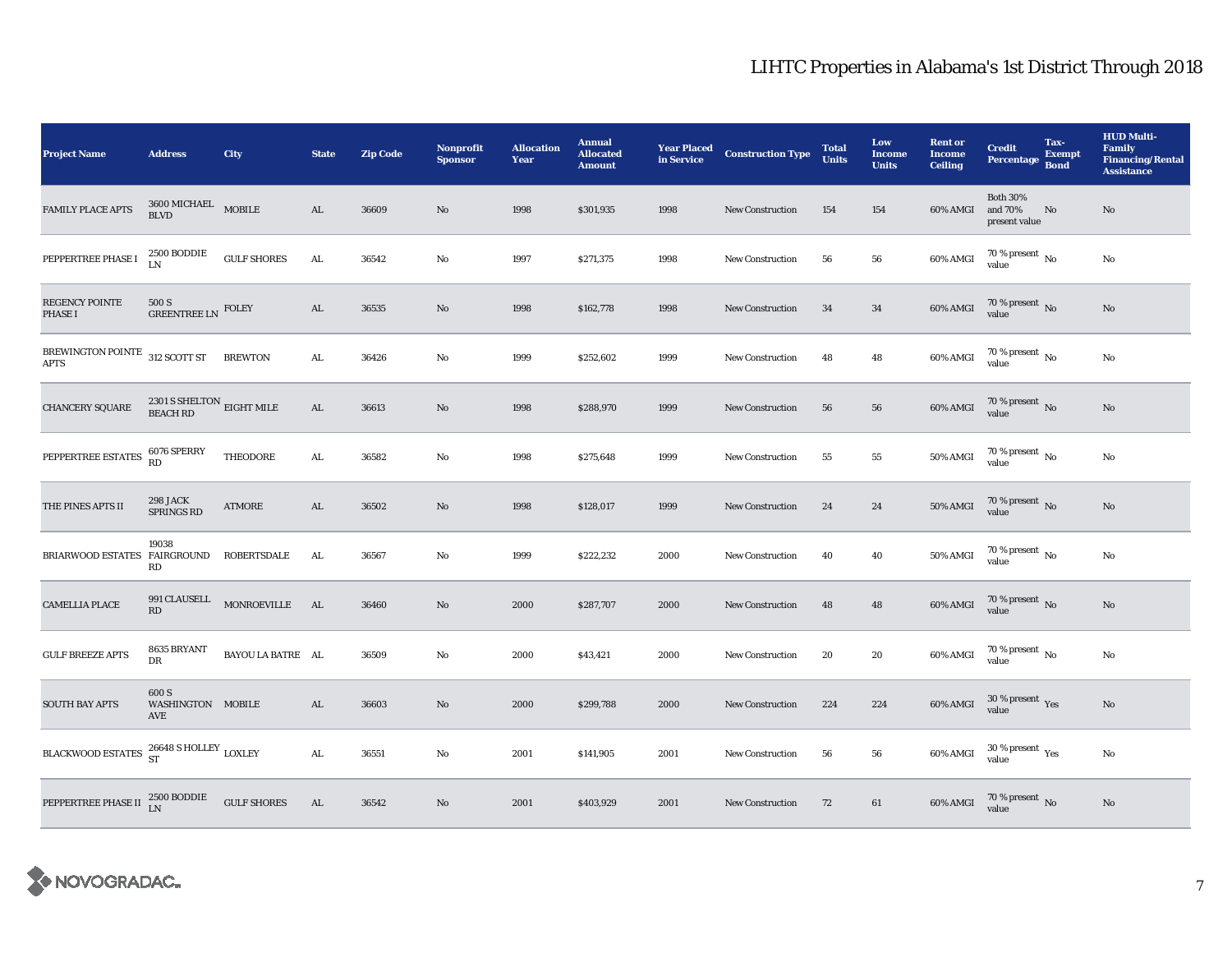| <b>Project Name</b>                                                                     | <b>Address</b>                         | <b>City</b>        | <b>State</b>  | <b>Zip Code</b> | <b>Nonprofit</b><br><b>Sponsor</b> | <b>Allocation</b><br><b>Year</b> | <b>Annual</b><br><b>Allocated</b><br><b>Amount</b> | <b>Year Placed</b><br>in Service | <b>Construction Type</b> | <b>Total</b><br><b>Units</b> | Low<br><b>Income</b><br><b>Units</b> | <b>Rent or</b><br>Income<br><b>Ceiling</b> | <b>Credit</b><br>Percentage Bond            | Tax-<br><b>Exempt</b>  | <b>HUD Multi-</b><br>Family<br><b>Financing/Rental</b><br><b>Assistance</b> |
|-----------------------------------------------------------------------------------------|----------------------------------------|--------------------|---------------|-----------------|------------------------------------|----------------------------------|----------------------------------------------------|----------------------------------|--------------------------|------------------------------|--------------------------------------|--------------------------------------------|---------------------------------------------|------------------------|-----------------------------------------------------------------------------|
| SPERRY LANDING                                                                          | <b>6128 SPERRY RD THEODORE</b>         |                    | AL            | 36582           | No                                 | 2001                             | \$238,626                                          | 2001                             | <b>New Construction</b>  | 94                           | 94                                   | $60\%$ AMGI                                | $30\,\%$ present $\,$ Yes value             |                        | No                                                                          |
| SAVANNAH PARK                                                                           | 300 E LAWSON<br>AVE                    | <b>FOLEY</b>       | AL            | 36535           | No                                 | 2002                             | \$127,273                                          | 2002                             | <b>New Construction</b>  | 80                           | 68                                   | <b>60% AMGI</b>                            | $70\,\%$ present $\,$ No value              |                        | No                                                                          |
| <b>WILLOW TRACE APTS</b>                                                                | 105 EVIN LN                            | <b>JACKSON</b>     | AL            | 36545           | No                                 | 2002                             | \$270,448                                          | 2002                             | <b>New Construction</b>  | 40                           | 34                                   | 60% AMGI                                   | $70\,\%$ present $_{\rm{No}}$               |                        | No                                                                          |
| <b>COTTAGE HILL</b><br>POINTE APTS                                                      | $7959$ COTTAGE $$\sf{MOBILE}$$ HILL RD |                    | $\mathbf{AL}$ | 36695           | $\mathbf{N}\mathbf{o}$             | 2001                             | \$415,417                                          | 2003                             | <b>New Construction</b>  | 156                          | 156                                  | 60% AMGI                                   | $30\,\%$ present $\,$ Yes value             |                        | No                                                                          |
| <b>NORTH POINTE APT</b><br><b>HOMES</b>                                                 | 205 SHELTON<br><b>BEACH RD</b>         | <b>SARALAND</b>    | AL            | 36571           | No                                 | 2002                             | \$41,515                                           | 2003                             | <b>New Construction</b>  | 192                          | 39                                   | 50% AMGI                                   | 30 % present Yes<br>value                   |                        | No                                                                          |
| OLEANDER PARK APTS $\begin{array}{cc} 7646 \text{ COTTAGE} & \text{MOBILE} \end{array}$ |                                        |                    | $\mathbf{AL}$ | 36695           | $\mathbf{No}$                      | 2003                             | \$344,587                                          | 2003                             | <b>New Construction</b>  | 56                           | 56                                   | 60% AMGI                                   | $70\,\%$ present $\,$ No value              |                        | $\mathbf{N}\mathbf{o}$                                                      |
| <b>SEA COVE</b>                                                                         | 19664 W 36TH<br>AVE                    | <b>GULF SHORES</b> | AL.           | 36542           | No                                 | 2004                             | \$0                                                | 2003                             | <b>New Construction</b>  | 160                          | 160                                  |                                            | $30\,\%$ present $\,$ $\rm Yes$<br>value    |                        |                                                                             |
| THE PALLADIAN APTS                                                                      | $2225$ LEROY STEVENS RD                | <b>MOBILE</b>      | ${\rm AL}$    | 36695           | No                                 | 2003                             | \$466,925                                          | 2003                             | <b>New Construction</b>  | 80                           | 80                                   | $60\%$ AMGI                                | 70 % present $\,$ No $\,$<br>value          |                        | No                                                                          |
| PARKLANE APT<br><b>HOMES</b>                                                            | 6725 ZEIGLER<br><b>BLVD</b>            | MOBILE             | ${\bf AL}$    | 36608           | No                                 | 2002                             | \$144,353                                          | 2003                             | <b>New Construction</b>  | 112                          | 112                                  | 60% AMGI                                   | $30\,\%$ present $\,$ Yes value             |                        | No                                                                          |
| <b>AUTUMN CHASE APTS</b>                                                                | 6617 GRELOT<br>RD                      | <b>MOBILE</b>      | AL            | 36695           | No                                 | 2004                             | \$453,889                                          | 2004                             | <b>New Construction</b>  | 120                          | 120                                  | 60% AMGI                                   | <b>Both 30%</b><br>and 70%<br>present value | $\mathbf{N}\mathbf{o}$ | No                                                                          |
| AZALEA POINTE APTS 651 AZALEA RD MOBILE                                                 |                                        |                    | AL            | 36609           | No                                 | 2003                             | \$359,237                                          | 2004                             | <b>New Construction</b>  | 208                          | 208                                  | 60% AMGI                                   | $30$ % present $\,$ $\rm Yes$<br>value      |                        | $\mathbf{No}$                                                               |
| HOPE FAMILY VI                                                                          | <b>500 JOHN</b><br><b>HELM ST</b>      | PRICHARD           | ${\rm AL}$    | 36610           | No                                 | 2004                             | \$1,200,280                                        | 2004                             | <b>New Construction</b>  | 110                          | 110                                  | 50% AMGI                                   | $70\,\%$ present $\,$ No value              |                        | No                                                                          |
| <b>SUNSET ON THE</b><br><b>BAYOU</b>                                                    | 2001 BRILL RD MOBILE                   |                    | AL            | 36605           | No                                 | 2002                             | \$121,515                                          | 2004                             | <b>New Construction</b>  | 104                          | 104                                  | 60% AMGI                                   | $30\,\%$ present $\,\mathrm{Yes}$ value     |                        | No                                                                          |